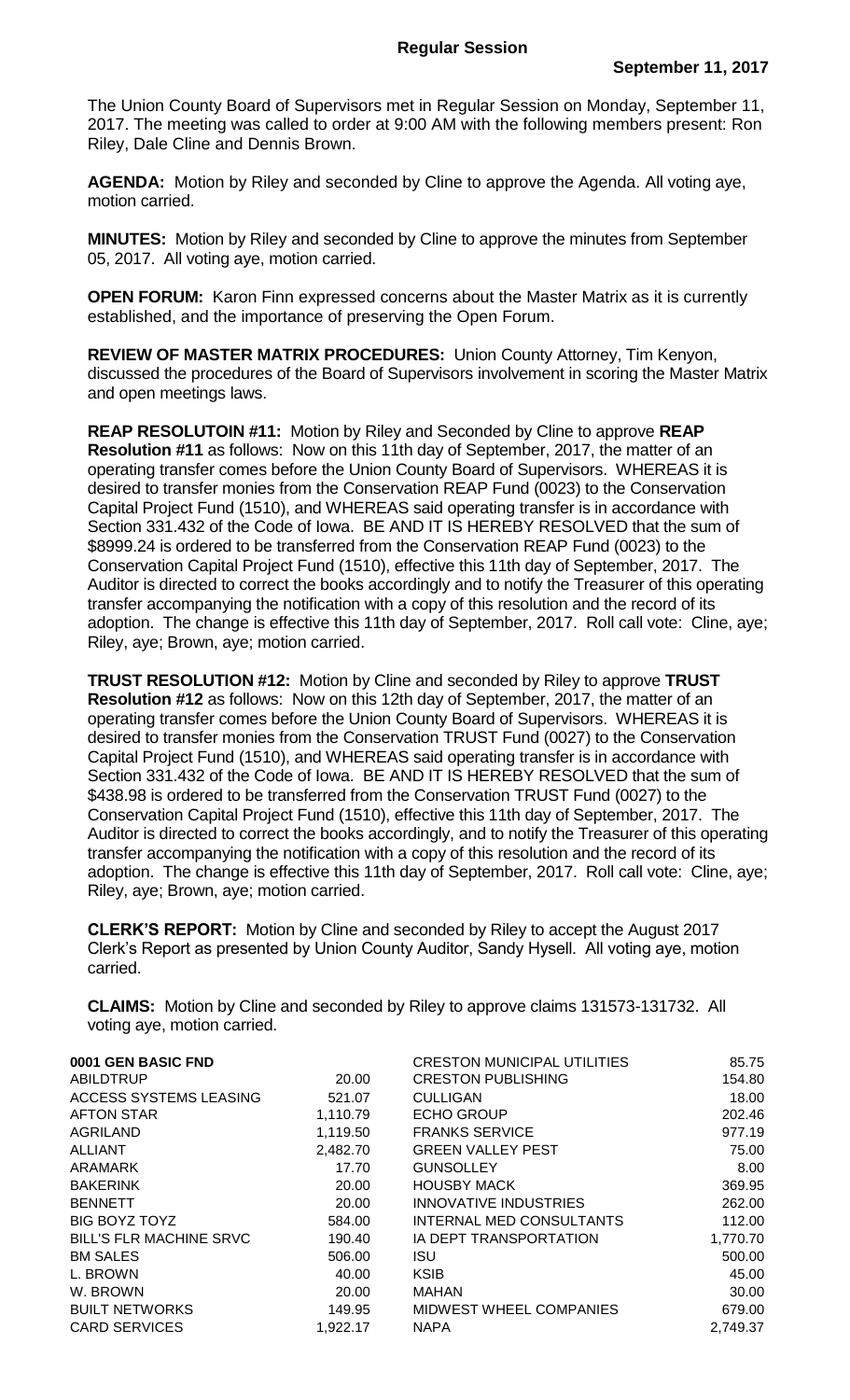| <b>CARLTON</b>                           | 288.17           | <b>RJ'S PORTABLES</b>                                       | 95.00              |
|------------------------------------------|------------------|-------------------------------------------------------------|--------------------|
| <b>CARPENTER UNIFORM</b>                 | 1,026.78         | ROCKMOUNT RESEARCH & ALLOYS                                 | 3,037.09           |
| <b>CHAMBERLAIN</b>                       | 20.00            | <b>SCC NETWORKS</b>                                         | 40.27              |
| <b>CHAT MOBILITY</b>                     | 309.59           | SCHILDBERG CONSTRUCTION                                     | 57,977.04          |
| E. CHEERS                                | 20.00            | <b>T&amp;S INDUSTRIES INC</b>                               | 117.20             |
| K. CHEERS                                | 20.00            | <b>TRANSIT WORKS</b>                                        | 13,436.80          |
| <b>CITY DIRECTORY</b><br><b>CLINE</b>    | 890.00<br>407.02 | UNITED FARMERS COOP<br><b>US CELLULAR</b>                   | 353.11<br>36.01    |
| <b>COEN'S FURNITURE</b>                  | 300.00           | <b>WILBUR-ELLIS CO</b>                                      | 454.50             |
| <b>CRESTON FARM &amp; HOME</b>           | 229.60           | <b>ZIEGLER INC</b>                                          | 949.71             |
| <b>CRESTON MUNICIPAL UTILITIES</b>       | 298.94           | 0020 SECONDARY ROAD FND TTL:                                | 92,452.09          |
| <b>CRESTON PUBLISHING</b>                | 1,214.50         |                                                             |                    |
| <b>CULLIGAN</b>                          | 40.00            | <b>1510 CAPITAL PROJECTS FND</b>                            |                    |
| <b>ECHO GROUP</b>                        | 34.13            | <b>AKIN</b>                                                 | 8,999.24           |
| <b>FARM &amp; HOME PUBLISHERS</b>        | 780.00           | UNITED FARMERS COOP                                         | 438.98             |
| <b>FARMERS ELECTRIC COOP</b>             | 3,763.01         | <b>1510 CAPITAL PROJECTS FND TTL:</b>                       | 9,438.22           |
| <b>GILBERT</b>                           | 20.00            |                                                             |                    |
| <b>GREEN VALLEY PEST</b><br><b>HAWKS</b> | 57.00<br>72.00   | <b>1540 CAP PROJCTS RDS &amp; BRDGS</b><br>DENCO CORP       | 212,863.75         |
| <b>HEARTLAND TIRE</b>                    | 180.78           | <b>1540 CAP PROJCTS RDS&amp; BRDGS TTL:</b>                 | 212,863.75         |
| <b>HENRICHS</b>                          | 20.00            |                                                             |                    |
| HY-VEE                                   | 637.98           | <b>2020 CO. DEBT FND</b>                                    |                    |
| <b>IACCVSO</b>                           | 360.00           | <b>BANKERS TRUST</b>                                        | 250.00             |
| IA ASSOCIATION OF CO.                    | 700.00           | MOODY'S INVESTORS SRVC                                      | 11,500.00          |
| <b>JIM'S SANITATION</b>                  | 740.00           | <b>SPEER FINANCIAL</b>                                      | 14,665.00          |
| <b>KIBURZ</b>                            | 20.00            | 2020 CO. DEBT FND TTL:                                      | 26,415.00          |
| <b>KLINE</b>                             | 20.00            |                                                             |                    |
| <b>KLINGENSMITH</b>                      | 20.00            | <b>3550 CARE DEPRECIATION FND</b>                           |                    |
| LAB CORP OF AMERICA<br><b>LAUER</b>      | 97.50<br>22.50   | <b>CONTINENTAL FIRE SPRINKLER</b><br><b>JRF CONTRACTING</b> | 1,310.00<br>280.00 |
| <b>LOOMIS</b>                            | 20.00            | 3550 CARE DEPRECIATION FND TTL:                             | 1,590.00           |
| <b>MAFFETT</b>                           | 20.00            |                                                             |                    |
| <b>MAIL SERVICES</b>                     | 3,504.36         | <b>4000 EMRGNCY MNAGEMNT FND</b>                            |                    |
| <b>MASTERCARD</b>                        | 505.25           | <b>AKIN</b>                                                 | 40.28              |
| <b>MCINTIRE</b>                          | 20.00            | <b>CRESTON MUNICIPAL UTILITIES</b>                          | 21.53              |
| <b>MCNAUGHT</b>                          | 20.00            | <b>VISA/ISSB</b>                                            | 678.37             |
| <b>MEDICAP</b>                           | 26.90            | <b>4000 EMRGNCY MNAGEMNT FND TTL:</b>                       | 740.18             |
| C. MILLER                                | 70.00            |                                                             |                    |
| R. MILLER                                | 20.00            | <b>4003 EMPOWERMENT</b>                                     |                    |
| <b>MIXDORF</b><br><b>MMIT</b>            | 20.00<br>8.67    | CLARKE CO. PUBLIC HLTH<br><b>MATURA ACTION CORP</b>         | 700.53<br>494.75   |
| <b>OFFICE MACHINES</b>                   | 197.88           | RINGGOLD CO. PUBLIC HLTH                                    | 4,377.64           |
| PEARSON FUNERAL SRVS                     | 260.00           | <b>SICKELS</b>                                              | 7,739.27           |
| <b>PETZNICKS</b>                         | 570.00           | <b>SWCC</b>                                                 | 9,891.51           |
| POKORNY BP                               | 47.81            | TAYLOR CO. AG EXTENSION                                     | 1,598.74           |
| POLK CO. SHERIFF                         | 133.91           | TAYLOR CO. PUBLIC HEALTH                                    | 598.20             |
| <b>QUEE</b>                              | 40.00            | <b>4003 EMPOWERMENT TTL:</b>                                | 25,400.64          |
| <b>ROLLINGS</b>                          | 20.00            |                                                             |                    |
| <b>SELDIN COMPANY</b>                    | 140.00           | <b>4004 LAW ENFORCEMNT CNTR</b>                             |                    |
| SIDDENS, TERI                            | 25.00            | <b>ALLIANT</b>                                              | 2,480.39           |
| <b>SIRWA</b>                             | 35.31            | <b>ARAMARK</b>                                              | 29.20              |
| SOUTHERN IA TROLLEY<br><b>STALCUP</b>    | 144.00<br>20.00  | <b>BM SALES</b><br><b>COUNSEL OFFICE &amp; DOCUMENT</b>     | 125.50<br>207.91   |
| <b>SUPREME CLEANERS</b>                  | 144.50           | <b>CRESTON PUBLISHING</b>                                   | 42.41              |
| <b>TANNER</b>                            | 20.00            | FIRST COMM LLC                                              | 20.81              |
| <b>THATCHER</b>                          | 144.00           | <b>GREEN VALLEY PEST</b>                                    | 36.00              |
| <b>TRUE VALUE</b>                        | 136.39           | MASTERCARD/ISSB                                             | 165.94             |
| UNION CO. ENGINEER                       | 714.11           | <b>MEDIACOM</b>                                             | 135.90             |
| <b>US AUTOFORCE</b>                      | 505.04           | <b>OFFICE MACHINES</b>                                      | 21.87              |
| VISA/ISSB                                | 44.87            | <b>4004 LAW ENFORCEMNT CNTR TTL:</b>                        | 3,265.93           |
| <b>J. WALTERSDORF</b>                    | 20.00            |                                                             |                    |
| <b>B. WALTERSDORF</b>                    | 20.00            | 4100 CO. ASSESSMENT EXPENSE                                 |                    |
| <b>WEINKOETZ</b>                         | 40.00            | IA STATE ASSOC OF ASSESSORS                                 | 650.00             |
| <b>WELCH</b><br><b>WINDSTREAM</b>        | 40.00<br>247.49  | MASTERCARD/ISSB<br>4100 CO. ASSESSMENT EXPENSE TTL:         | 127.40<br>777.40   |
| <b>WOLFE</b>                             | 144.00           |                                                             |                    |
| <b>YOUNG</b>                             | 20.00            | <b>4150 SOUTHERN HILLS REGION</b>                           |                    |
| 0001 GEN BASIC FND TTL:                  | 29,443.27        | ADAMS CO. FREE PRESS                                        | 22.40              |
|                                          |                  | <b>ARNAVON STRATEGIES</b>                                   | 625.00             |
| 0002 GEN SUPPLEMENTAL                    |                  | <b>CARE</b>                                                 | 9,600.00           |
| <b>AFTON STAR</b>                        | 152.68           | <b>CENTURY LINK</b>                                         | 114.93             |
| <b>CRESTON PUBLISHING</b>                | 182.70           | <b>CHOICE</b>                                               | 2,217.20           |
| HENRY M ADKINS & SON                     | 3,669.57         | <b>COUNSEL OFFICE &amp; DOCUMENT</b>                        | 74.94              |
| <b>IMWCA</b>                             | 5,357.00         | COUNTRY CARE CENTER CORP.                                   | 1,144.50           |